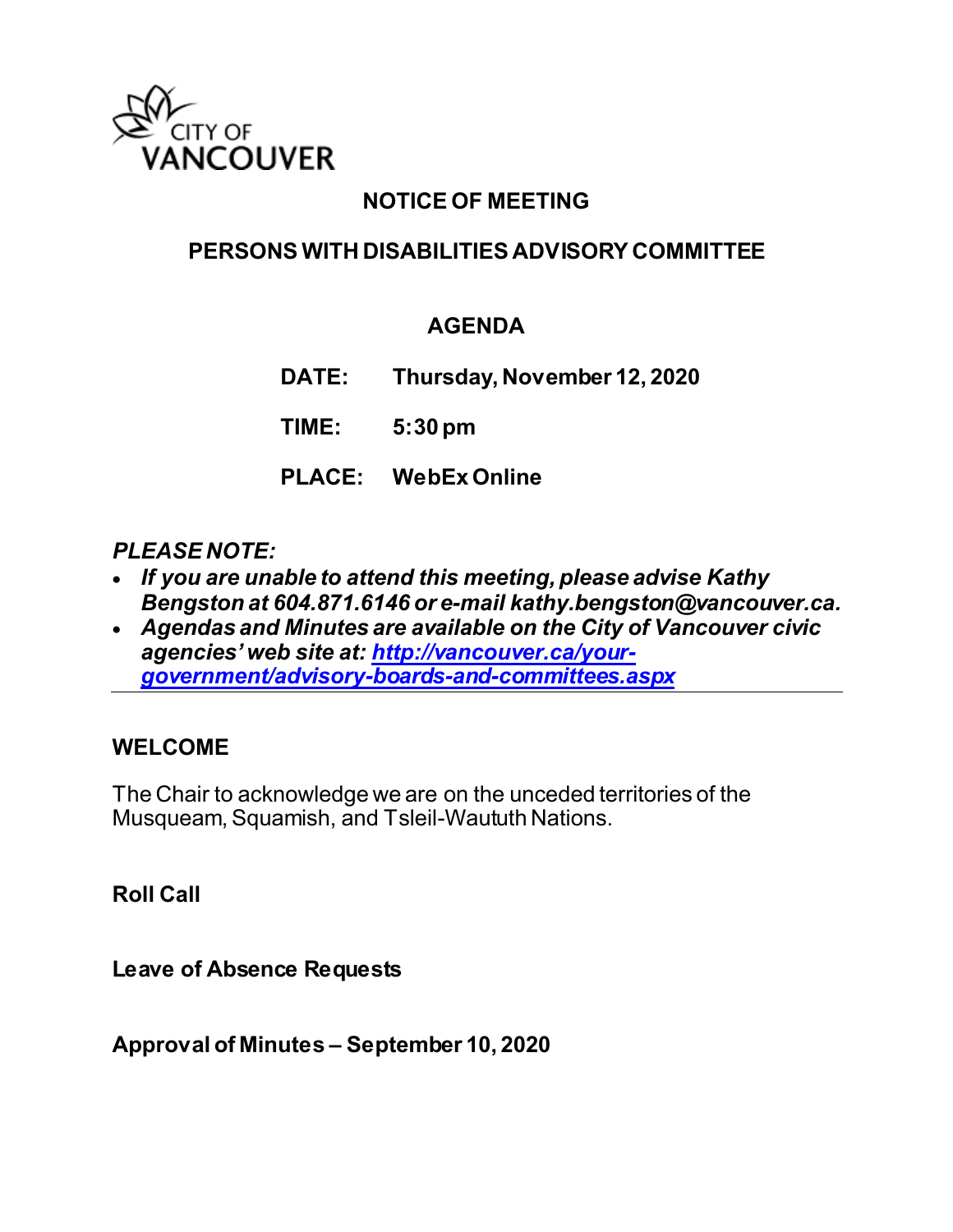## **1. Social Infrastructure Strategy 5:35 - 6:15 pm**

The Social Policy & Projects staff to present their strategy on social infrastructure.

#### **2. Single-Use Item – Plastic Straws 6:15 – 6:20 pm**

The Co-Chair to submit a motion for the Committee's consideration.

## **3. Approval of Meeting Schedule 6:20 – 6:22 pm**

The Committee to approve their 2021 meeting schedule.

## **4. Beach Avenue 6:22 – 6:37 pm**

The Transportation Design staff to provide an update on Beach Avenue.

**5. Election of Co-Chair 6:37 – 6:47 pm**

The Committee to elect a second Co-Chair replacement to serve until end of term - April 30, 2021.

**6. Liaison Updates 6:47 – 7:07 pm**

#### **7. Jeanette Anderson Street Naming Proposal 7:12 – 7:15 pm**

Staff Liaison to provide an update on the Jeanette Anderson street naming proposal.

**8. Subcommittee Updates 7:15 – 7:20 pm a. Accessible City b. Housing c. Social Inclusion d. Transportation**